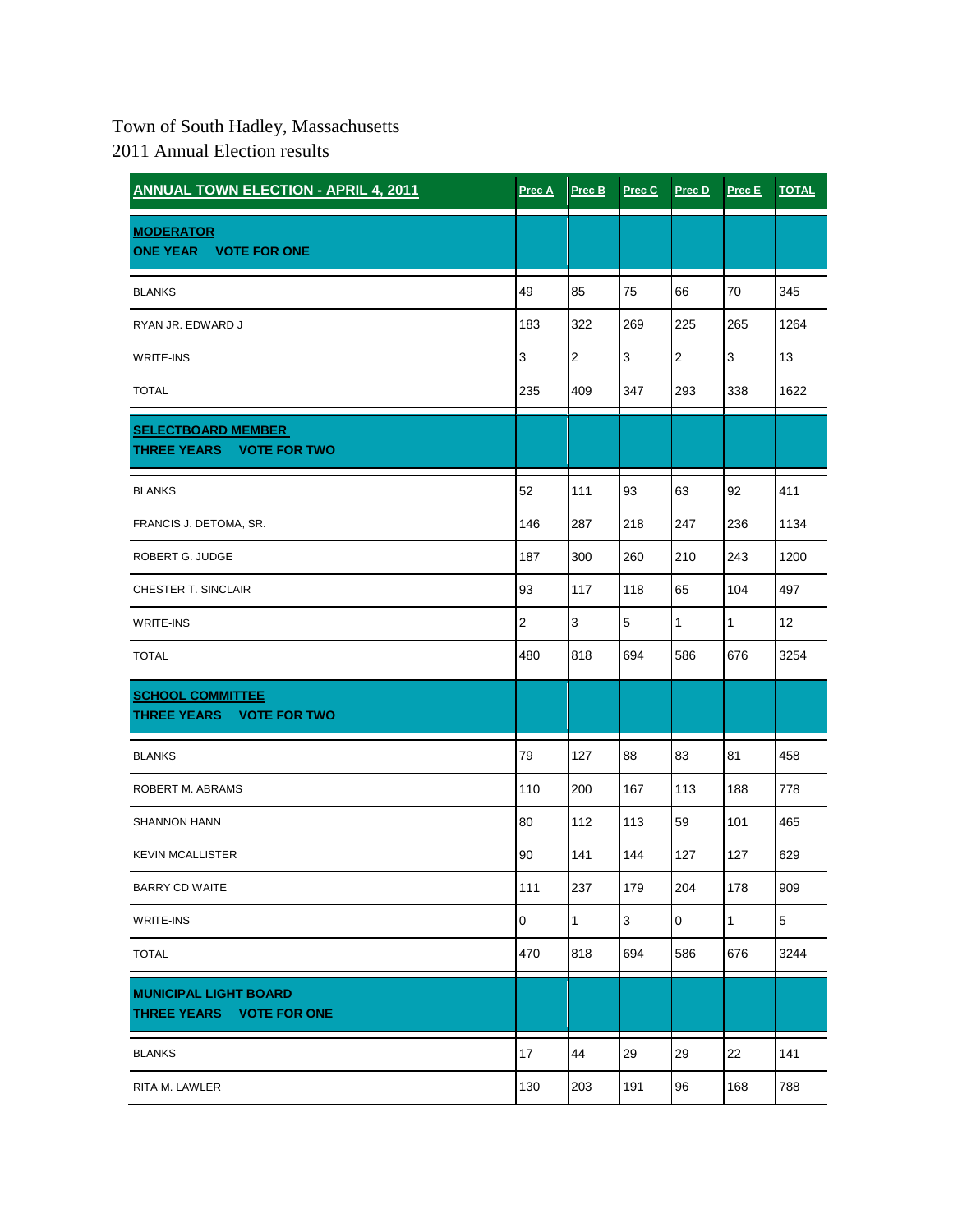| DALE H. JOHNSTON II                                                  | 88          | 162            | 126            | 168            | 147            | 691              |
|----------------------------------------------------------------------|-------------|----------------|----------------|----------------|----------------|------------------|
| <b>WRITE-INS</b>                                                     | $\mathbf 0$ | $\mathbf 0$    | $\mathbf{1}$   | 0              | $\mathbf{1}$   | $\mathbf 2$      |
| <b>TOTAL</b>                                                         | 235         | 409            | 347            | 291            | 338            | 1620             |
| <b>TRUSTEE FOR FREE PUBLIC LIBRARY</b><br>THREE YEARS VOTE FOR THREE |             |                |                |                |                |                  |
| <b>BLANKS</b>                                                        | 181         | 321            | 250            | 291            | 244            | 1287             |
| HELEN CORREIA GAGE                                                   | 141         | 225            | 227            | 133            | 190            | 916              |
| SUSAN OBREMSKI-CROWTHER                                              | 151         | 276            | 218            | 168            | 229            | 1042             |
| JOYCE O'NEIL                                                         | 149         | 232            | 226            | 131            | 205            | 943              |
| <b>BARBARA S. SALTHOUSE</b>                                          | 82          | 171            | 114            | 155            | 143            | 665              |
| <b>WRITE-INS</b>                                                     | 1           | $\overline{2}$ | 6              | $\mathbf{1}$   | 3              | 13               |
| <b>TOTAL</b>                                                         | 705         | 1227           | 1041           | 879            | 1014           | 4866             |
| <b>BOARD OF ASSESSORS</b><br>THREE YEARS VOTE FOR ONE                |             |                |                |                |                |                  |
| <b>BLANKS</b>                                                        | 62          | 107            | 69             | 104            | 80             | 422              |
| <b>KEVIN E. TAUGHER</b>                                              | 170         | 302            | 275            | 188            | 256            | 1191             |
| <b>WRITE-INS</b>                                                     | $\mathsf 3$ | $\overline{0}$ | 3              | $\mathbf{1}$   | 2              | 9                |
| <b>TOTAL</b>                                                         | 235         | 409            | 347            | 293            | 338            | 1622             |
| <b>PLANNING BOARD</b><br><b>FIVE YEARS VOTE FOR ONE</b>              |             |                |                |                |                |                  |
| <b>BLANKS</b>                                                        | 60          | 124            | 94             | 110            | 96             | 484              |
| <b>HELEN FANTINI</b>                                                 | 172         | 285            | 250            | 183            | 239            | 1129             |
| <b>WRITE-INS</b>                                                     | 3           | $\mathbf 0$    | $\mathfrak{S}$ | $\mathbf 0$    | 3              | $\boldsymbol{9}$ |
| <b>TOTAL</b>                                                         | 235         | 409            | 347            | 293            | 338            | 1622             |
| <b>PLANNING BOARD</b><br>THREE YEARS VOTE FOR ONE                    |             |                |                |                |                |                  |
| <b>BLANKS</b>                                                        | 66          | 119            | 89             | 107            | 93             | 474              |
| JEFFREY D. SQUIRE                                                    | 168         | 289            | 256            | 184            | 243            | 1140             |
| <b>WRITE-INS</b>                                                     | 1           | $\mathbf{1}$   | $\overline{c}$ | $\overline{2}$ | $\overline{2}$ | $\bf 8$          |
| <b>TOTAL</b>                                                         | 235         | 409            | 347            | 293            | 338            | 1622             |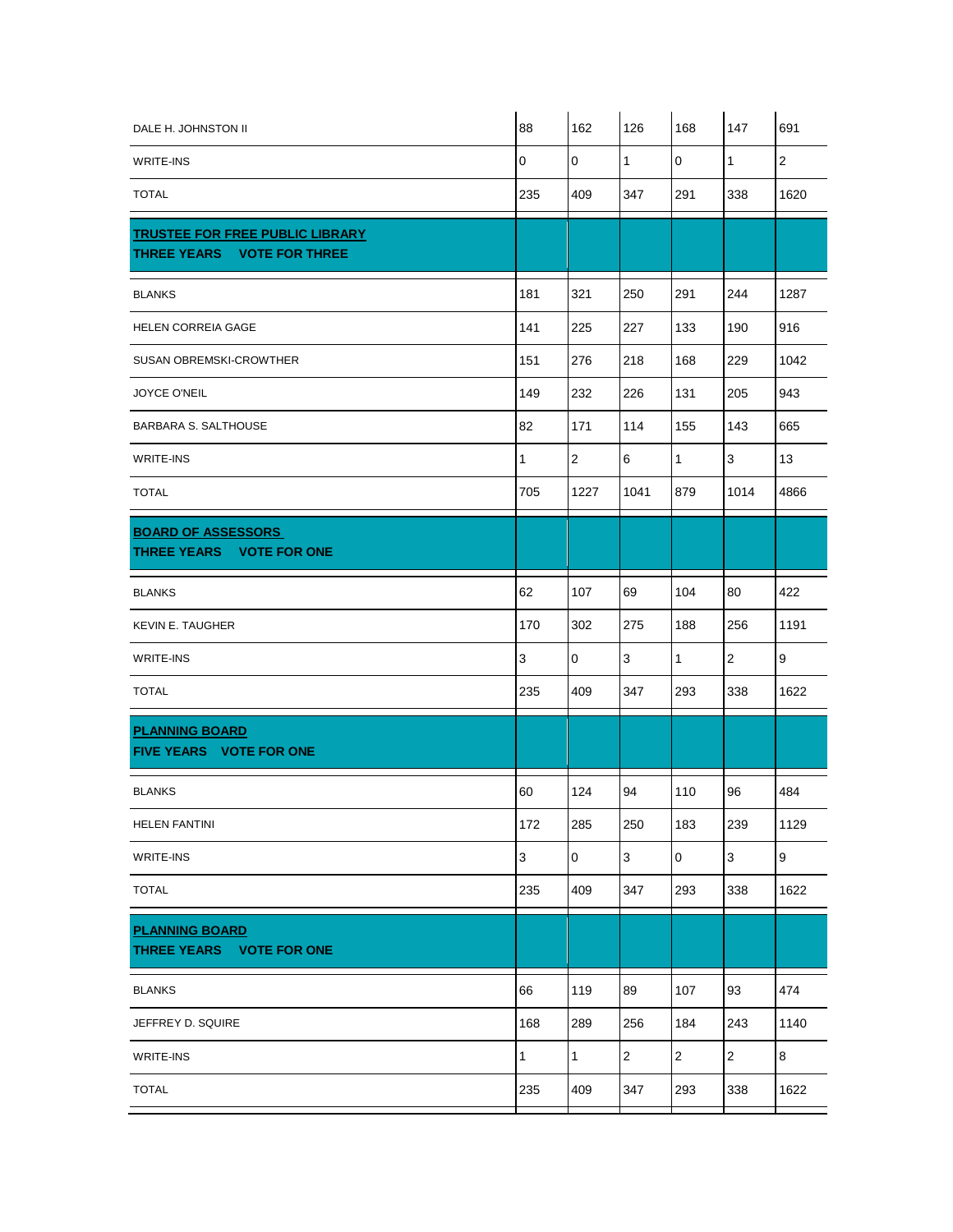| <b>HOUSING AUTHORITY</b><br><b>FIVE YEARS VOTE FOR ONE</b>             |                         |                |                |                     |                |      |
|------------------------------------------------------------------------|-------------------------|----------------|----------------|---------------------|----------------|------|
| <b>BLANKS</b>                                                          | 42                      | 91             | 71             | 115                 | 74             | 393  |
| CONSTANCE A. CLANCY                                                    | 192                     | 318            | 275            | 177                 | 261            | 1223 |
| WRITE-INS                                                              | 1                       | $\mathbf 0$    | $\mathbf{1}$   | $\mathbf{1}$        | 3              | 6    |
| <b>TOTAL</b>                                                           | 235                     | 409            | 347            | 293                 | 338            | 1622 |
| <b>BOARD OF HEALTH</b><br>THREE YEARS VOTE FOR ONE                     |                         |                |                |                     |                |      |
| <b>BLANKS</b>                                                          | 49                      | 98             | 87             | 76                  | 79             | 389  |
| <b>MICHAEL ROSNER</b>                                                  | 182                     | 309            | 258            | 217                 | 257            | 1223 |
| WRITE-INS                                                              | $\overline{\mathbf{4}}$ | $\overline{2}$ | $\overline{2}$ | $\mathsf{O}\xspace$ | $\overline{2}$ | 10   |
| <b>TOTAL</b>                                                           | 235                     | 409            | 347            | 293                 | 338            | 1622 |
| <b>TOWN MEETING MEMBER PRECINCT A</b><br>THREE YEARS VOTE FOR EIGHT    |                         |                |                |                     |                |      |
| <b>BLANKS</b>                                                          |                         |                |                |                     |                |      |
| DEBORAH L. BERGERON                                                    | 162                     |                |                |                     |                |      |
| CONSTANCE A. CLANCY                                                    | 178                     |                |                |                     |                |      |
| BARBARA A. DUGUAY                                                      | 164                     |                |                |                     |                |      |
| MITCHELL J. MALINOWSKI                                                 | 167                     |                |                |                     |                |      |
| <b>BARBARA F. RANDALL</b>                                              | 167                     |                |                |                     |                |      |
| ROGER R. ROUX                                                          | 161                     |                |                |                     |                |      |
| <b>ED BEATTIE</b>                                                      | 1                       |                |                |                     |                |      |
| ROBERT GRAVELINE                                                       | 1                       |                |                |                     |                |      |
| WRITE-INS                                                              | $\mathbf 5$             |                |                |                     |                |      |
| <b>TOWN MEETING MEMBER PRECINCT A</b><br><b>TWO YEARS VOTE FOR TWO</b> |                         |                |                |                     |                |      |
| <b>BLANKS</b>                                                          | 465                     |                |                |                     |                |      |
| WRITE-INS                                                              | $\mathbf 5$             |                |                |                     |                |      |
| <b>TOWN MEETING MEMBER PRECINCT B</b><br>THREE YEARS VOTE FOR EIGHT    |                         |                |                |                     |                |      |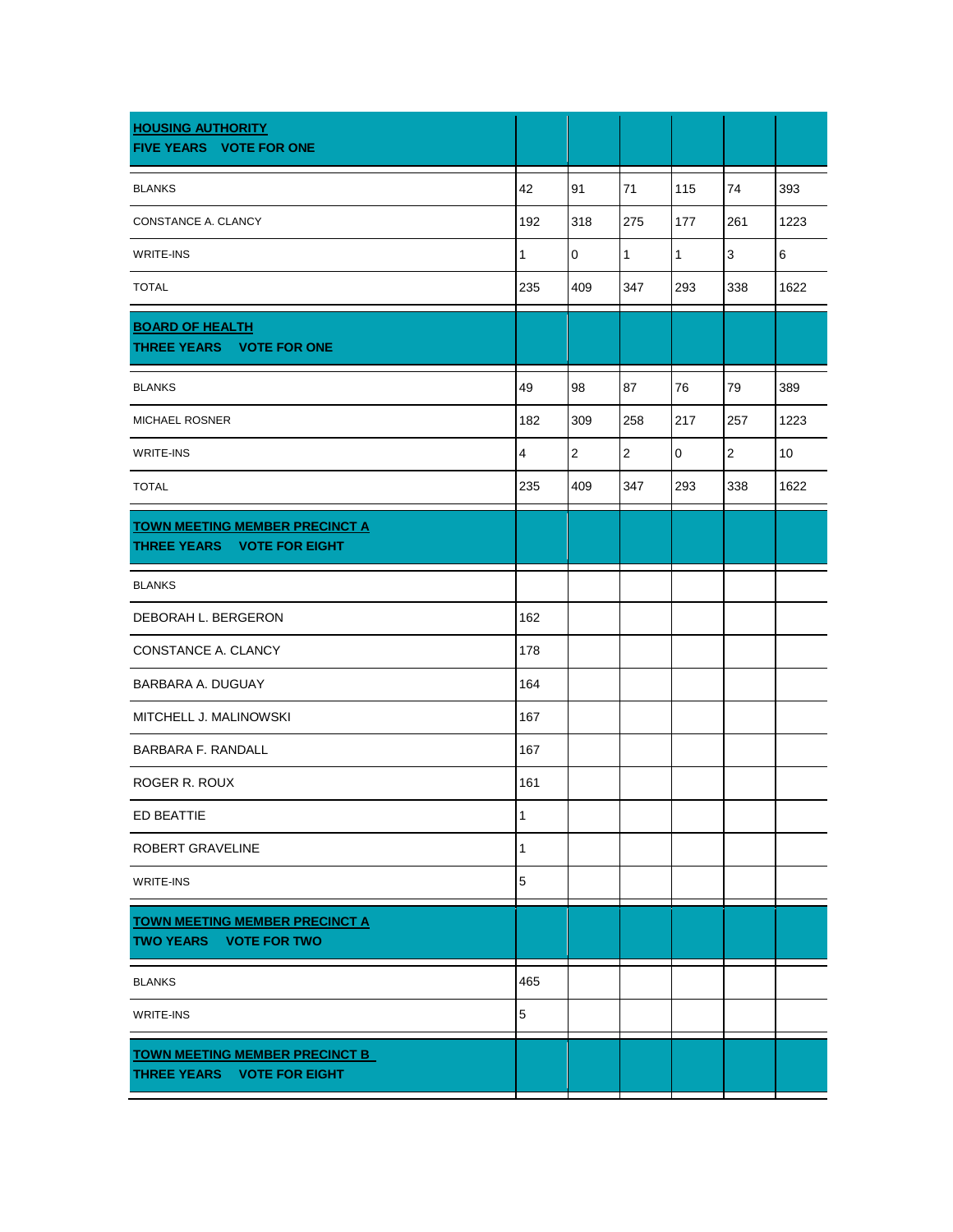| <b>BLANKS</b>                                                       | 791 |     |  |  |
|---------------------------------------------------------------------|-----|-----|--|--|
| THEODORE B. BELSKY                                                  | 288 |     |  |  |
| EVELYN G. CHESKY                                                    | 196 |     |  |  |
| CAROL E. CRAIG                                                      | 231 |     |  |  |
| FRANCIS J. DETOMA SR.                                               | 230 |     |  |  |
| ELEANOR C. KLEPACKI                                                 | 231 |     |  |  |
| MARJORIE R. KAUFMAN                                                 | 216 |     |  |  |
| ANNE AWAD                                                           | 124 |     |  |  |
| PRISCILLA A. MANDRACHIA                                             | 175 |     |  |  |
| <b>GREGORY R. SHEEHAN</b>                                           | 200 |     |  |  |
| HAZEL R. SNOPEK                                                     | 183 |     |  |  |
| <b>KRISTIN STUEBER</b>                                              | 143 |     |  |  |
| THOMAS A. TERRY                                                     | 237 |     |  |  |
| WRITE-INS                                                           | 27  |     |  |  |
| WAYNE COWAN (WRITE-IN)                                              | 26  |     |  |  |
|                                                                     |     |     |  |  |
| <b>TOWN MEETING MEMBER PRECINCT C</b><br>THREE YEARS VOTE FOR EIGHT |     |     |  |  |
| <b>BLANKS</b>                                                       |     | 720 |  |  |
| WILLIAM RODDY ADAMS                                                 |     | 242 |  |  |
| ANDREW R. BEAUDRY                                                   |     | 238 |  |  |
| MARGUERITE A. CLANCY                                                |     | 236 |  |  |
| ALAN M. GARDNER                                                     |     | 221 |  |  |
| <b>GAIL C. LEHTOMAKI</b>                                            |     | 198 |  |  |
| <b>JOHN UREKEW</b>                                                  |     | 222 |  |  |
| JEFFREY A. CYR                                                      |     | 236 |  |  |
| JOHN R. HINE                                                        |     | 232 |  |  |
| <b>KEVIN E. TAUGHER</b>                                             |     | 221 |  |  |
| WRITE-INS                                                           |     | 10  |  |  |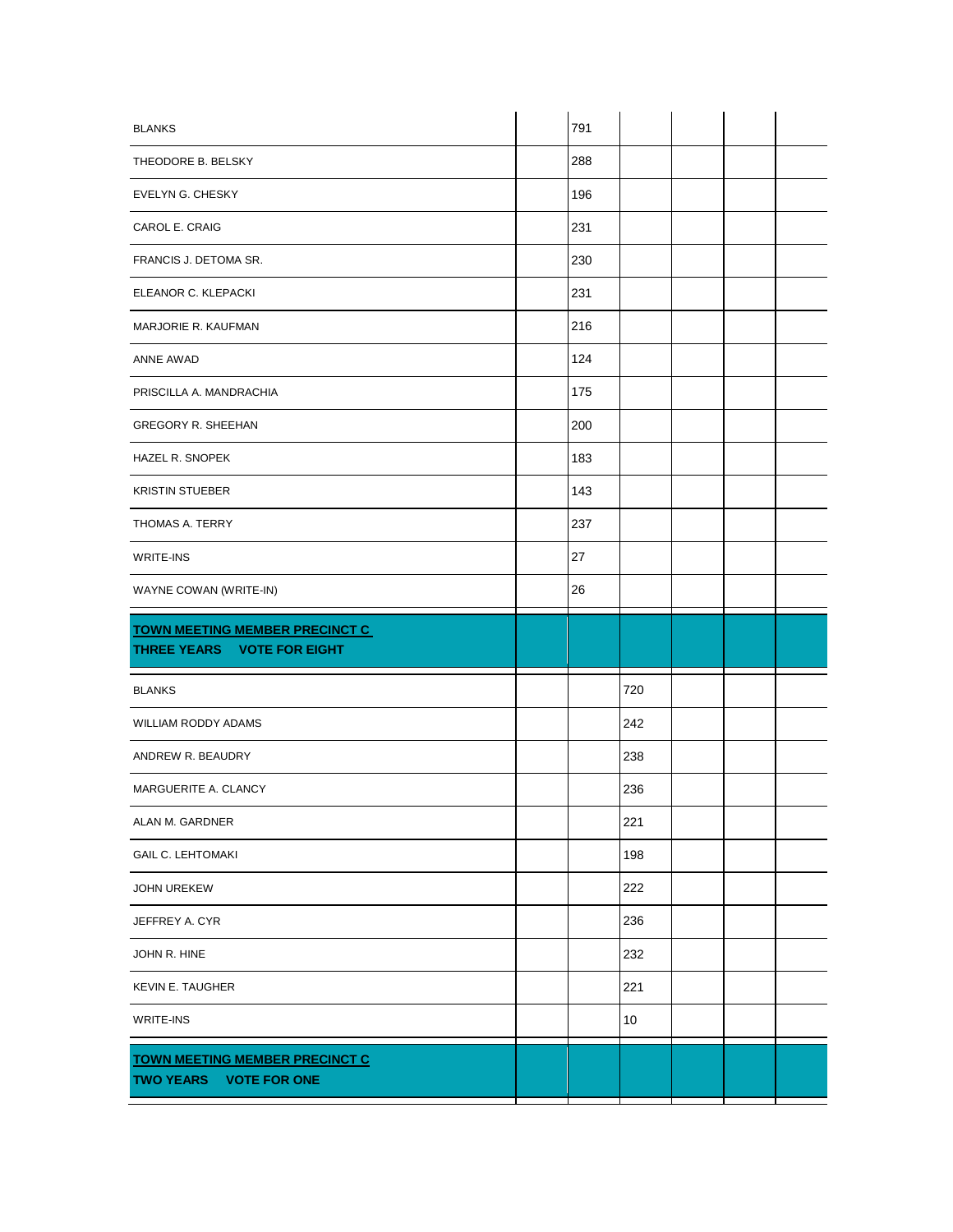| <b>BLANKS</b>                                                       |  | 326          |                |                |  |
|---------------------------------------------------------------------|--|--------------|----------------|----------------|--|
| WRITE-INS                                                           |  | 21           |                |                |  |
| EVELYN HOLLERING (WRITE-IN)                                         |  | $\mathbf{1}$ |                |                |  |
| <b>TOWN MEETING MEMBER PRECINCT D</b><br>THREE YEARS VOTE FOR EIGHT |  |              |                |                |  |
| <b>BLANKS</b>                                                       |  |              | 654            |                |  |
| <b>WARREN M. BOCK</b>                                               |  |              | 181            |                |  |
| <b>BARBARA E. BRISTOL</b>                                           |  |              | 168            |                |  |
| RICHARD A. CONSTANT                                                 |  |              | 197            |                |  |
| PHILIP W. COSTELLO, JR.                                             |  |              | 86             |                |  |
| BEVERLY A. GAGNE                                                    |  |              | 149            |                |  |
| PETER A. GAGNE                                                      |  |              | 149            |                |  |
| MICHAEL R. KOSKE                                                    |  |              | 162            |                |  |
| ELIZABETH S. LACEY                                                  |  |              | 107            |                |  |
| MICHAEL A. ROSNER                                                   |  |              | 156            |                |  |
| ROBERT W. SALTHOUSE                                                 |  |              | 122            |                |  |
| JOHN W. SCIBAK                                                      |  |              | 206            |                |  |
| WRITE-INS                                                           |  |              | $\overline{4}$ |                |  |
| <b>TOWN MEETING MEMBER PRECINCT E</b><br>THREE YEARS VOTE FOR EIGHT |  |              |                |                |  |
| <b>BLANKS</b>                                                       |  |              |                | 1457           |  |
| <b>FRANCES R. ABRAMS</b>                                            |  |              |                | 241            |  |
| ROBERT M. ABRAMS                                                    |  |              |                | 240            |  |
| THOMAS A. CALLAHAN                                                  |  |              |                | 251            |  |
| LINDA L. YOUNG                                                      |  |              |                | 256            |  |
| DESIREE A. SMELCER                                                  |  |              |                | 232            |  |
| WRITE-INS                                                           |  |              |                | 27             |  |
| NANCY KNADLER (WRITE-IN)                                            |  |              |                | $\overline{4}$ |  |
| DENNIS SWARTWOUT (WRITE-IN)                                         |  |              |                | 1              |  |
| DALE CAREY                                                          |  |              |                | 1              |  |
|                                                                     |  |              |                |                |  |